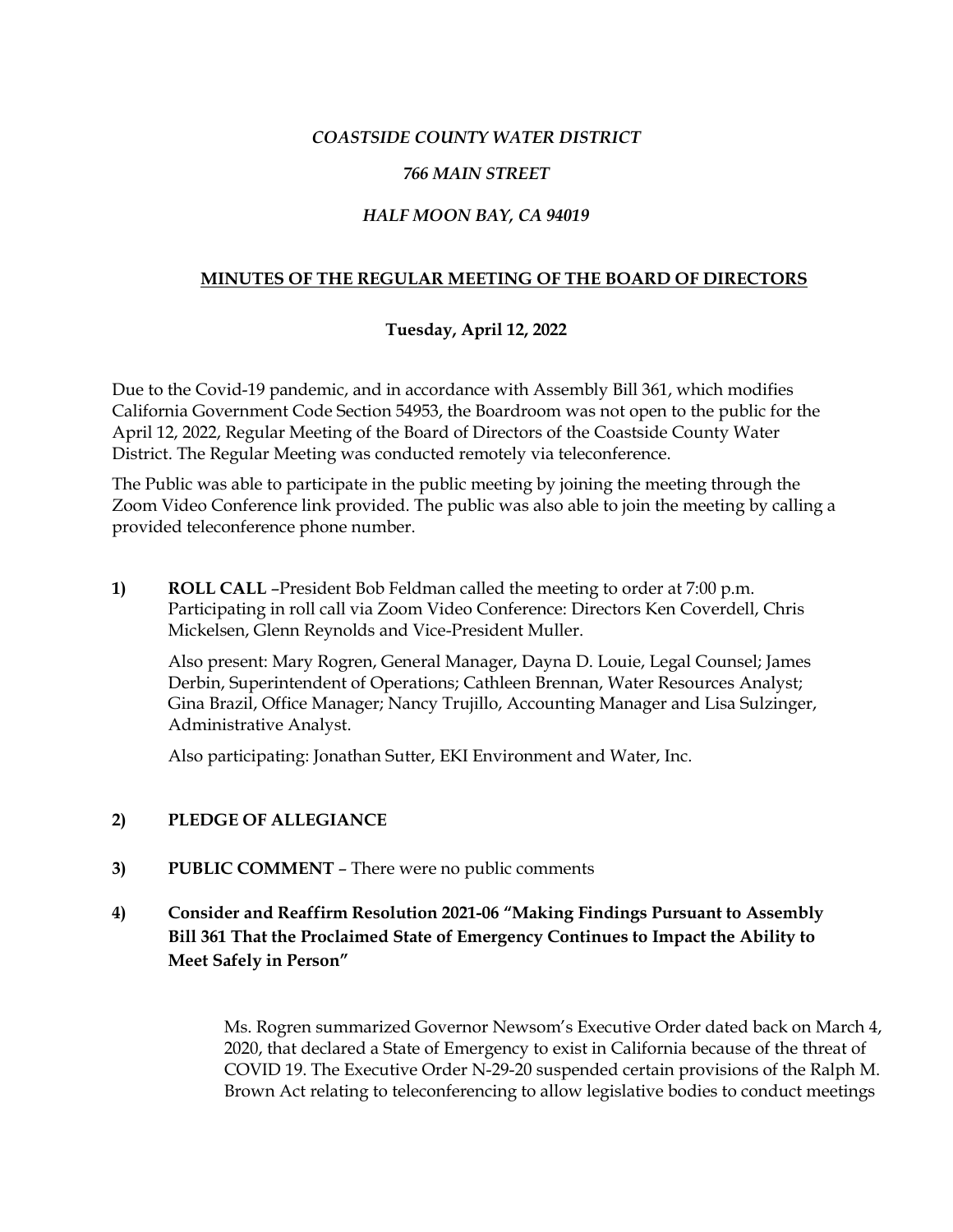remotely to help protect the spread of COVID-19 and to protect the health and safety of the public. On June 11, 2021, the Governor issued Executive Order N-08-21 which specified that Executive Order N-29-20 remain in effect through September 30, 2021.

On September 16, 2021, the Governor signed Assembly Bill (AB361) into law to allow legislative bodies to continue to meet remotely during a proclaimed State of Emergency after September 30, 2021. On October 8, 2021, the Board adopted Resolution 2021-06. Per AB361, the Board will need to consider and reaffirm the findings of Resolution 2021-06 monthly proclaiming that the State of Emergency continues to impact the ability of members to meet safely in person, and state or local officials continue to impose or recommend measures to promote social distancing.

**ON MOTION BY Director Coverdell and seconded by Director Reynolds, the Board voted by roll call vote to Reaffirm Resolution 2021-06 "Making Findings Pursuant to Assembly Bill 361 That the Proclaimed State of Emergency Continues to Impact the Ability to Meet Safely in Person":**

| <b>Director Coverdell</b> | Aye |
|---------------------------|-----|
| Director Mickelsen        | Aye |
| Director Reynolds         | Aye |
| Vice-President Muller     | Aye |
| President Feldman         | Aye |
|                           |     |

#### **5) CONSENT CALENDAR**

- **A.** Approval of disbursements for the month ending March 28, 2022: Claims: \$ 1,191,071.15; Payroll: \$182,221.23 for a total of \$1,373,292.38 *March 2022 Monthly Financial Claims reviewed and approved by Director Reynolds*
- *B.* Acceptance of Financial Reports
- *C.* Approval of Minutes of March 8, 2022, Regular Board of Directors Meeting
- *D.* Approval of Minutes of March 8, 2022, Special Board of Directors Meeting
- *E.* Approval of Minutes of March 24, 2022, Special Board of Directors Meeting
- *F.* Installed Water Connection Capacity and Water Meters Report
- *G.* Total CCWD Production Report
- **H.** CCWD Monthly Sales by Category Report March 2022
- **I.** Monthly Planned Plant or Tank Discharge and New Water Line Flushing Report
- **J.** Monthly Rainfall Reports
- **K.** SFPUC Hydrological Conditions Report February 2022
- **L.** Request for Board to Provide Authorization to Write Off Bad Debts for Fiscal Year Ending 2020-2021
- **M.** Approval for Vice-President Muller to attend Association of California Water Agencies (ACWA) Spring Conference in Sacramento May 3-4, 2022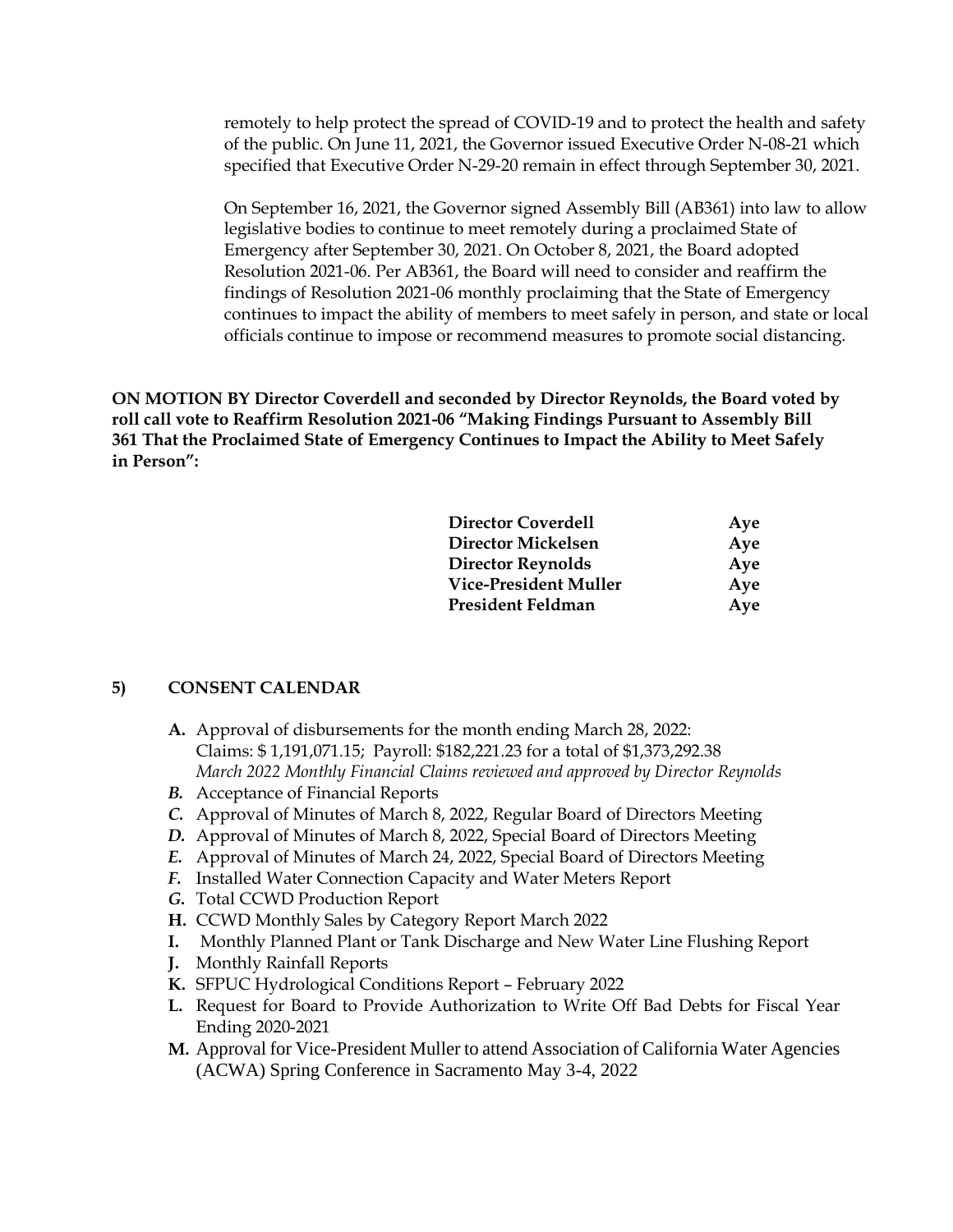**ON MOTION BY Director Reynolds and seconded by Vice-President Muller, the Board voted by roll call vote to approve the Consent Calendar:** 

| <b>Director Coverdell</b> | Aye |
|---------------------------|-----|
| Director Mickelsen        | Aye |
| <b>Director Reynolds</b>  | Aye |
| Vice-President Muller     | Aye |
| President Feldman         | Aye |

## **6) MEETINGS ATTENDED / DIRECTOR COMMENTS**

Vice-President Muller attended the March 16, 2022, ACWA Region 5 Board meeting. Vice-President Muller & President Feldman attended a Human Resources Committee meeting on April 7, 2022. Vice-President Muller reported he will be on a panel at the May 3, 2022 ACWA Conference to discuss water issues facing coastal communities in California.

#### 7**) GENERAL BUSINESS**

#### **A. Award of Contract to Golden Bay Construction for Replacement of the 8-Inch Pipeline Under Pilarcitos Creek at Strawflower Village and Oak Avenue.**

Mr. Derbin summarized the project to replace the existing 8-inch pipeline that crosses under Pilarcitos Creek north to south from Strawflower Shopping Center to the intersection of Pilarcitos Avenue and Oak Avenue. This is one of two pipelines suppling water to areas of the District south of the creek including downtown Half Moon Bay. The existing pipeline is approaching the end of its useful life. The project includes installation of 470' of Hight Density Polyethylene (HDPE) pipe using the Horizontal Directional Drilling (HDD) method and 180' of 8 inch ductile iron pipe. The project was competitively bid and Golden Bay Construction was the low bidder.

**ON MOTION by Director Coverdell and seconded by Director Mickelsen the Board voted by roll call vote to authorize the General Manager to enter into a contractual agreement with Golden Bay Construction for \$340,930 to replace the 8-inch pipeline under Pilarcitos Creek at Strawflower Village and Oak Avenue.**

| <b>Director Coverdell</b> | Aye |  |
|---------------------------|-----|--|
| Director Mickelsen        | Aye |  |
| Director Reynolds         | Aye |  |
| Vice-President Muller     | Aye |  |
| President Feldman         | Aye |  |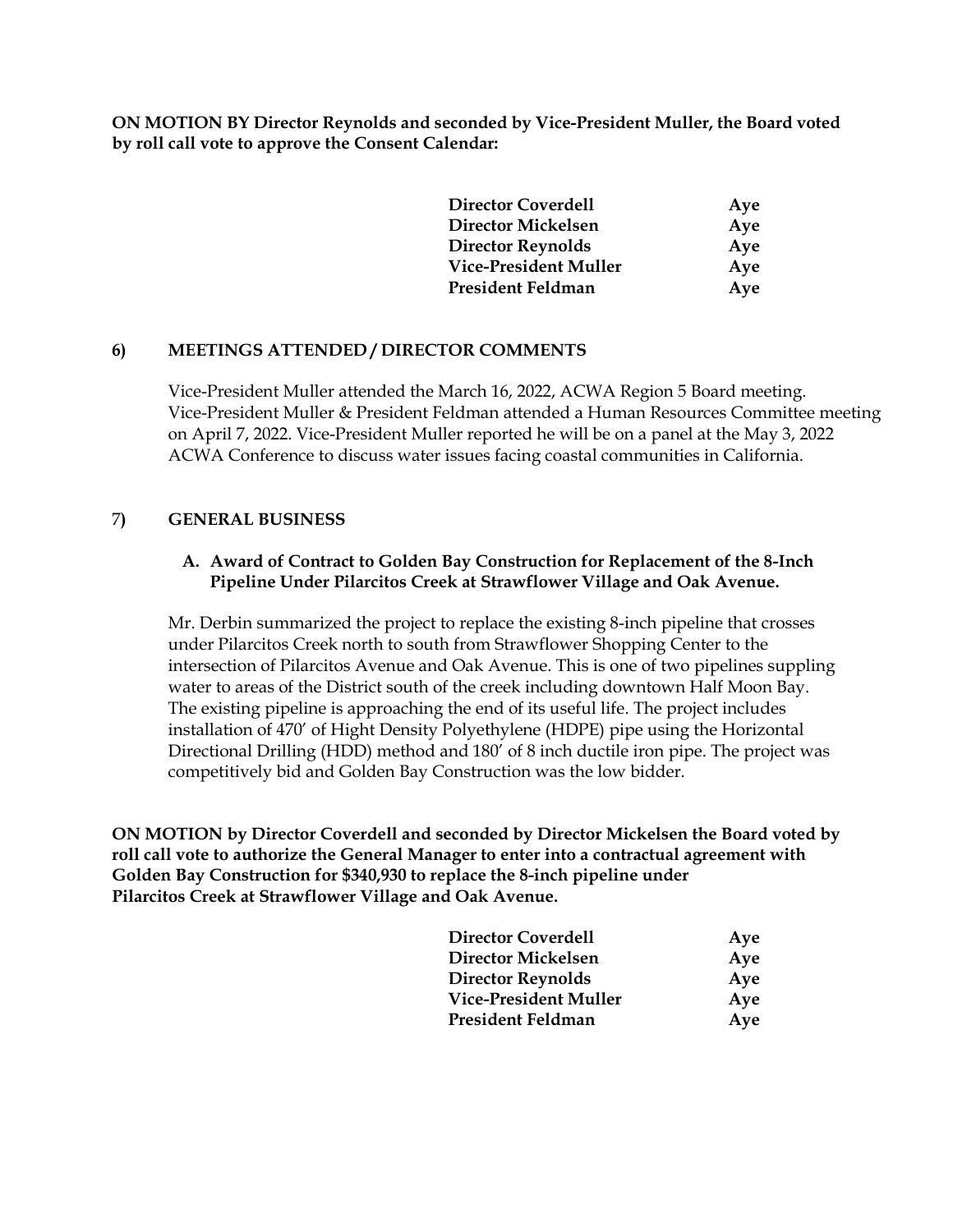**B. Approval of Amendment of Professional Services Agreement with Stetson Engineers Inc. for Pipeline Design for the Denniston/San Vicente Water Supply Project** 

The District's Amended Water Right Permit No. 15882 was approved in January 2020 and extends the period for the District to perfect its water rights on Denniston and San Vicente Creeks until December 31, 2026. In order to potentially divert and use water from San Vicente Creek before the deadline, staff and the District's engineers recommend moving forward with Phase A of the project to encompass the installation of a new water pipeline to convey water from Upper San Vicente Reservoir to the Denniston Pump Station. Staff recommends engaging Stetson Engineers Inc. ("Stetson") to design the 3,700 feet of pipeline and to assist in defining and adjusting the necessary easements. The District contracted with Stetson in July 2020 on the San Vicente Water Supply Project and staff has been impressed with the quality of their work to date.

**ON MOTION BY Director Reynolds and seconded by Director Coverdell, the Board voted by roll call vote to authorize the General Manager to amend the Professional Services Agreement dated July 21, 2020 with Stetson Engineers Inc. ("Stetson") to include the pipeline design for the Denniston/San Vicente Water Supply Project for a time and materials amount not to exceed \$144,298.**

| <b>Director Coverdell</b> | Aye |
|---------------------------|-----|
| Director Mickelsen        | Aye |
| <b>Director Reynolds</b>  | Aye |
| Vice-President Muller     | Aye |
| President Feldman         | Aye |

## **C. Approval of Professional Services Agreement with EKI Environment and Water, Inc. for Capital Project Management and As-Needed Engineering Services**

In fiscal year 2018-2019 the District engaged EKI Environment and Water, Inc. ("EKI") to assist with management and planning of the District's capital improvement projects and hydraulic modeling. The most recent agreement for capital project management services dated August 2020 for \$100,000 has been fully expended. Based on EKI's past responsiveness and excellent support, staff recommends entering into a new professional services agreement with EKI for capital management services for another 12 months.

**ON MOTION BY Vice-President Muller and seconded by Director Mickelsen, the Board voted by roll call vote to authorize the General Manager to retain the professional services of EKI Environment and Water, Inc. ("EKI") for capital project management and as needed**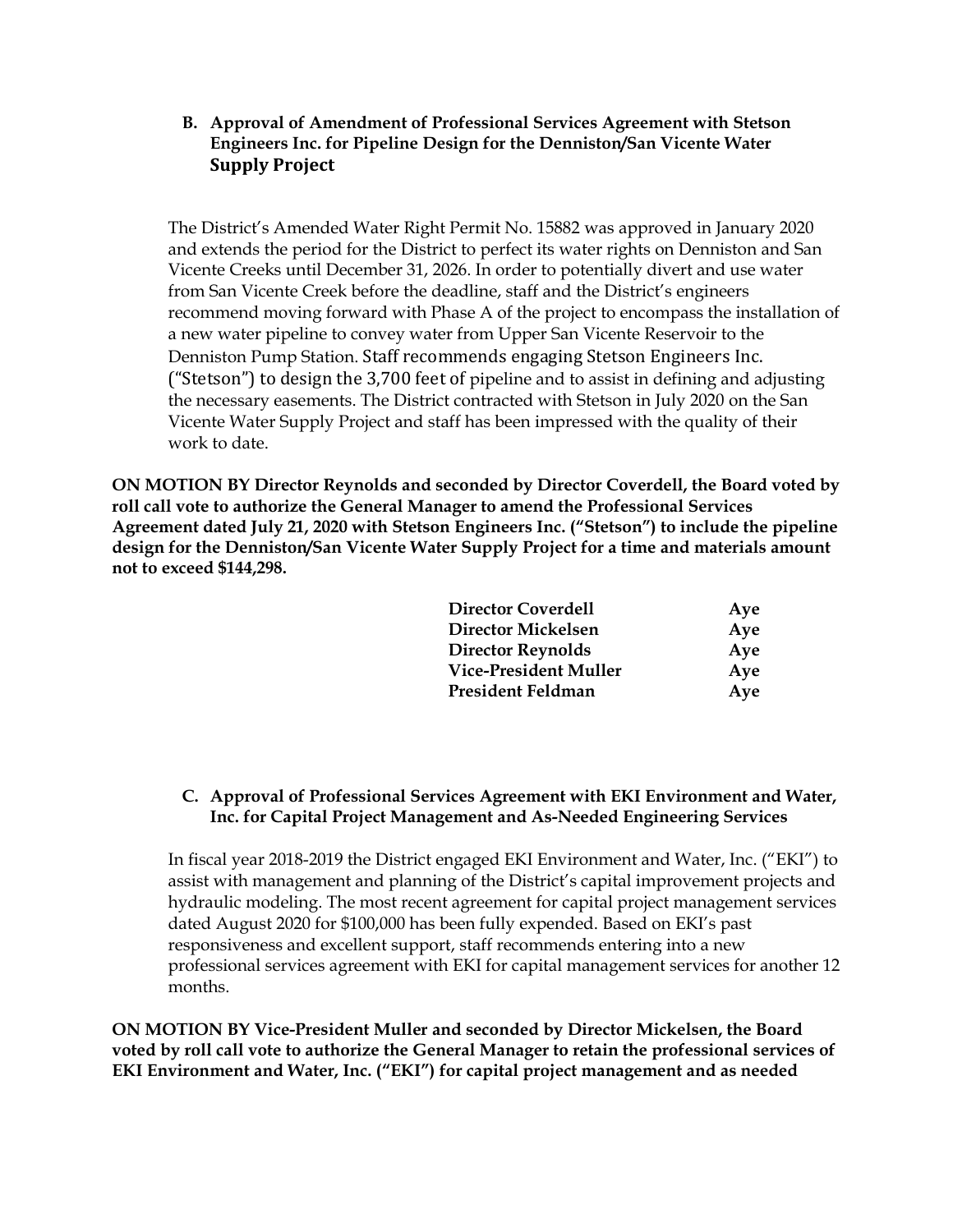**engineering support, including hydraulic modeling for 12 months for a not-to-exceed budget of \$100,000.**

| <b>Director Coverdell</b> | Aye |
|---------------------------|-----|
| <b>Director Mickelsen</b> | Aye |
| Director Reynolds         | Aye |
| Vice-President Muller     | Aye |
| President Feldman         | Aye |

#### **D. Approval to Retain Fedak & Brown LLP for Financial Auditing Services**

Ms. Rogren stated that the District has used Fedak & Brown LLP ("Fedak") for audit services since 2017. Staff is very pleased with the professionalism, timeliness, knowledge and accessibility of Fedak. The District's current 5-year agreement is now up and staff recommends engaging Fedak to conduct the District's annual audits for Fiscal Years ending June 30, 2022 through June 30, 2024 and optional years June 30, 2025 and June 30, 2026. Fedak will change oversite partners which enables them to continue their relationship with the District.

**ON MOTION BY Vice-President Muller and seconded by Director Coverdell, the Board voted by roll call vote to retain Fedak & Brown LLP for Financial Auditing Services for Fiscal Years ending June 30, 2022, through June 30, 2024, and optional years Fiscal Years ending June 30, 2025, and June 30, 2026, at the not-to-exceed fees plus out-of-pocket expenses.**

| <b>Director Coverdell</b> | Aye |
|---------------------------|-----|
| Director Mickelsen        | Aye |
| <b>Director Reynolds</b>  | Aye |
| Vice-President Muller     | Aye |
| President Feldman         | Aye |

#### **E. Quarterly Financial Review**

Ms. Rogren summarized the year-to-date revenue and expenses for the first nine months of Fiscal Year 2021-2022. She highlighted the total revenue was \$175,000 above budget and the total expenses at \$458,000 were below budget. Ms. Rogren summarized savings in SFPUC water purchases due to lower water usage and greater use of local sources (including wells). The cost saving was offset by higher well maintenance/rehabilitation expenses which allowed the District to increase its local well production by 50MG+ over prior years.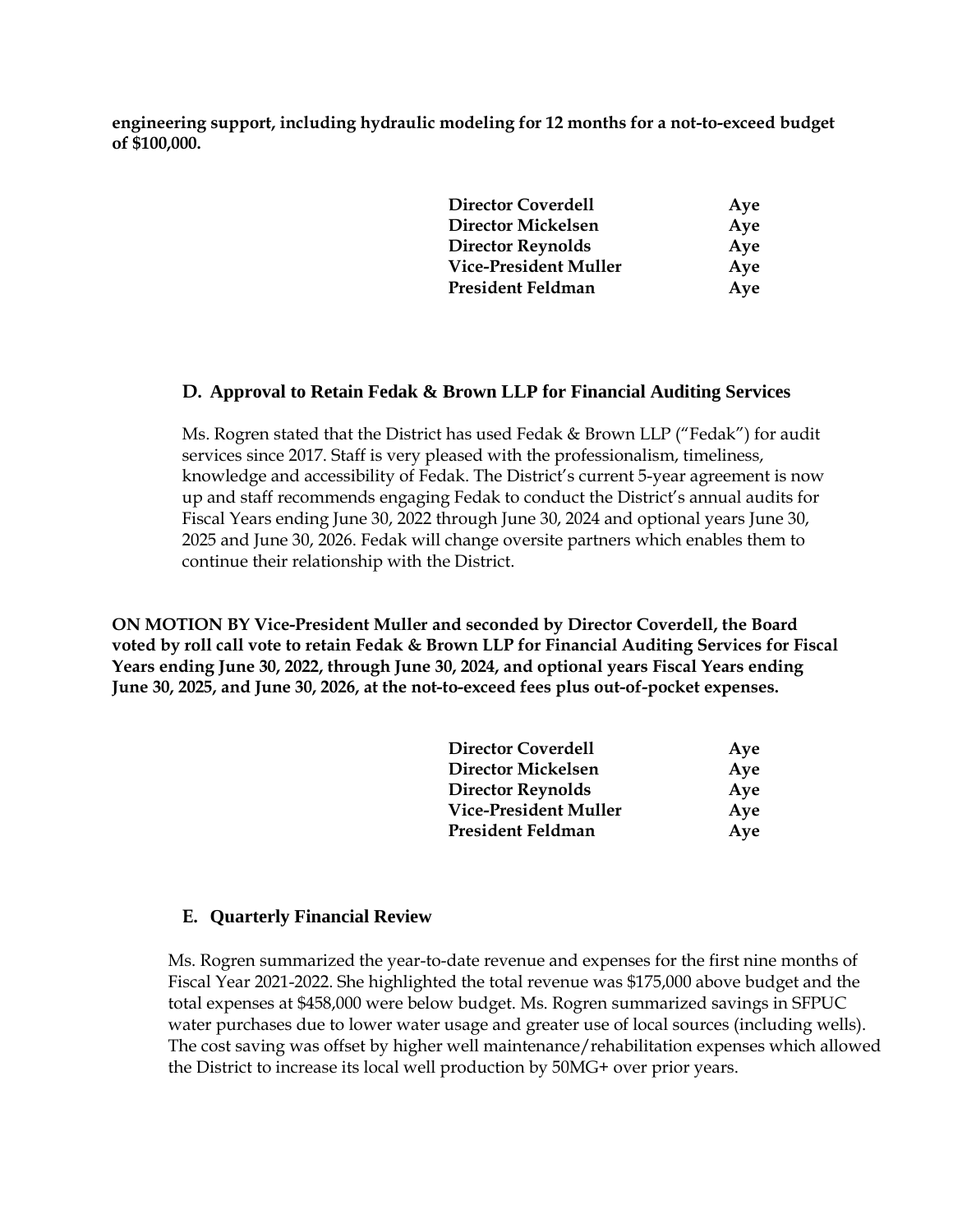## **F. Nunes Water Treatment Plant Upgrades Project Update #8.**

Mr. Derbin gave an update on the progress made at the Nunes Water Treatment Plant during March 2022. Work included construction of the soil nail wall, successful completion of concrete coating of sedimentation basin, constructions of drainage vditches and sidewalk, formwork, rebar, and concrete placement for the equipment pads in the caustic process area. The project schedule continues to be assessed due to supply chain issues.

## **8) MONTHLY INFORMATIONAL REPORTS**

## **A. General Manager's Report**

- Ms. Rogren reported that as of December 31, 2021, the State of California's moratorium on termination of water service for non-payment expired. Shutoffs will resume in April/May according to the procedures established under SB998. Late fees will recommence in July 2022.
- Ms. Rogren stated that the District has signed up to participate in the Low Income Household Water Assistance Program (LIHWAP). This program is administered by the California Department of Community Services & Development and will provide a onetime benefit to low-income Californians to cover up to \$2,000 for past due water bills.
- Staff plans to reopen the District Office to the public on May 2 (assuming that the COVID infection rate continues to be low).

# **B. Superintendent of Operations Report**

Mr. Derbin summarized Operations highlights for the month of March 2022.

#### **C. Water Resources Report**

• Water Shortage Advisory and Public Outreach Update.

On March 28, 2022, Governor Newsom signed a new Executive Order N-7-22 directing the State Water Resources Control Board (SWRCB) to consider adopting additional emergency water conservation regulations. New regulations are expected to be finalized at the May 24, 2022 State Water Board meeting. District staff will monitor the SWRCB actions and update the Board regarding any new water conservation measures that will need to be added to the District's ordinance.

Ms. Brennan noted that drought conditions continue to be severe across the state of California. Outreach on the drought continued during March including posting legal notices of the District's ordinance in the HMB Review and a featured story on KPIX News.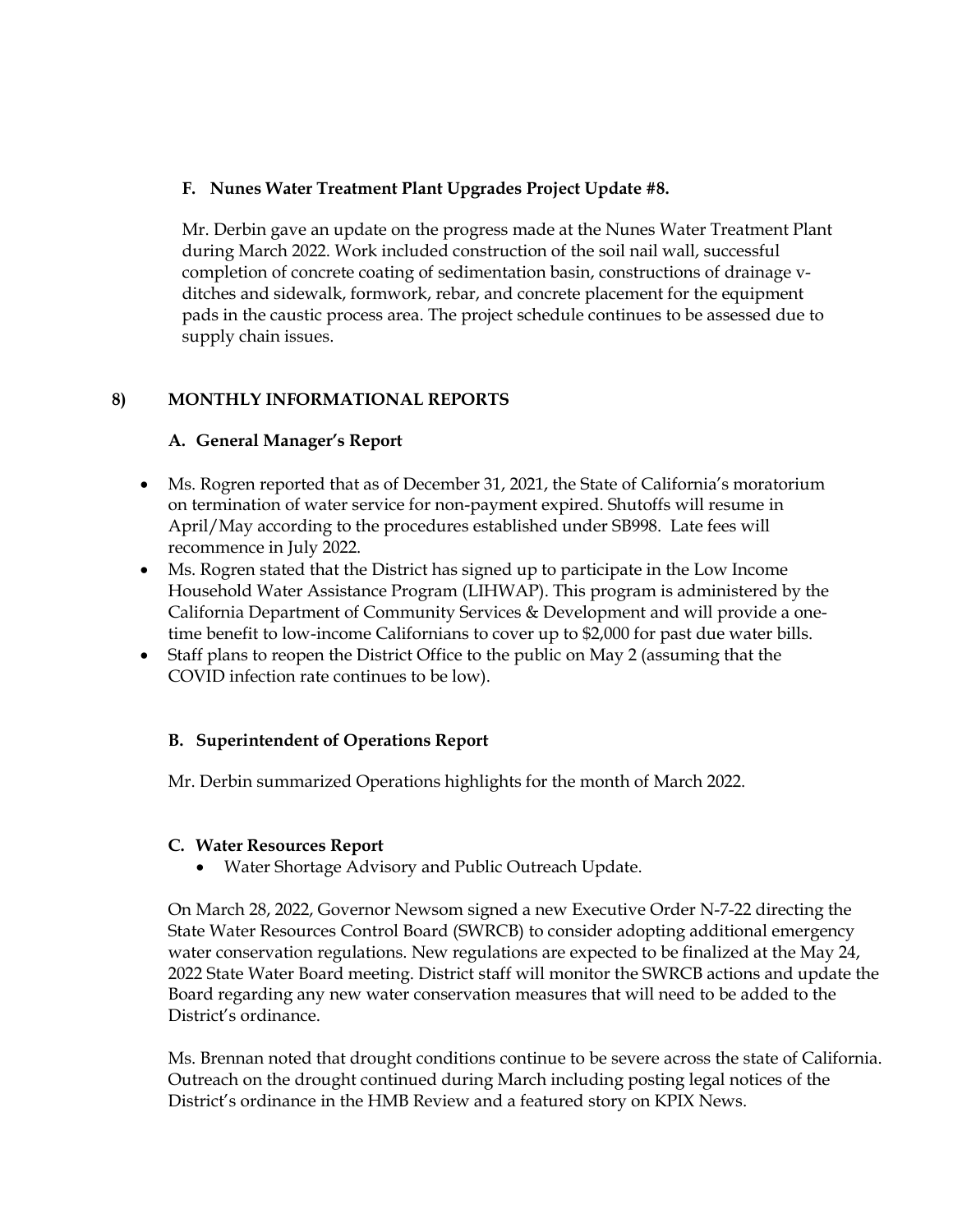#### **9) CLOSED SESSION**

- A) Conference with Real Property Negotiators Pursuant to California Government Code Section 54956.8
	- 1. Property: 50-80 Cabrillo Highway, Half Moon Bay, CA [APN 056-300-120, 140, 150] Agency Negotiators: General Manager, Mary Rogren Negotiating Parties: HMB Musich, LLC Under Negotiation: Price and Terms of Payment
	- 2. Property: 461 Oak Avenue, Half Moon Bay, CA [APN 056-300-210 and 056-141- 950, 960, 970] Agency Negotiators: General Manager, Mary Rogren Negotiating Parties: City of Half Moon Bay Under Negotiation: Price and Terms of Payment
- B) Conference with Labor Negotiators Pursuant to California Government Code Section 54957.6 Agency Designated Representative: General Manager, Mary Rogren Employee Organization: Teamsters Union, Local 856

#### **10) RECONVENE TO OPEN SESSION**

The meeting reconvened to open session at 8:50 p.m., with Ms. Louie reporting the following: Item 9.A.1 Board took action by a 4 to 0 vote with Vice-President Muller abstaining, however that action need not be reported at this time pursuant to California Government code section 54957.1.

Item 9.A.2 Board took action by a 5 to 0 vote, however that action need not be reported at this time pursuant to California Government code section 54957.1.

Item 9.B Direction was given to the Labor Negotiator.

#### **11) DIRECTOR AGENDA ITEMS – REQUESTS FOR FUTURE BOARD MEETINGS**

Director Coverdell commented about the lack of local training programs in the water utility field and inquired how the District could inform local youth about careers in water and available training programs.